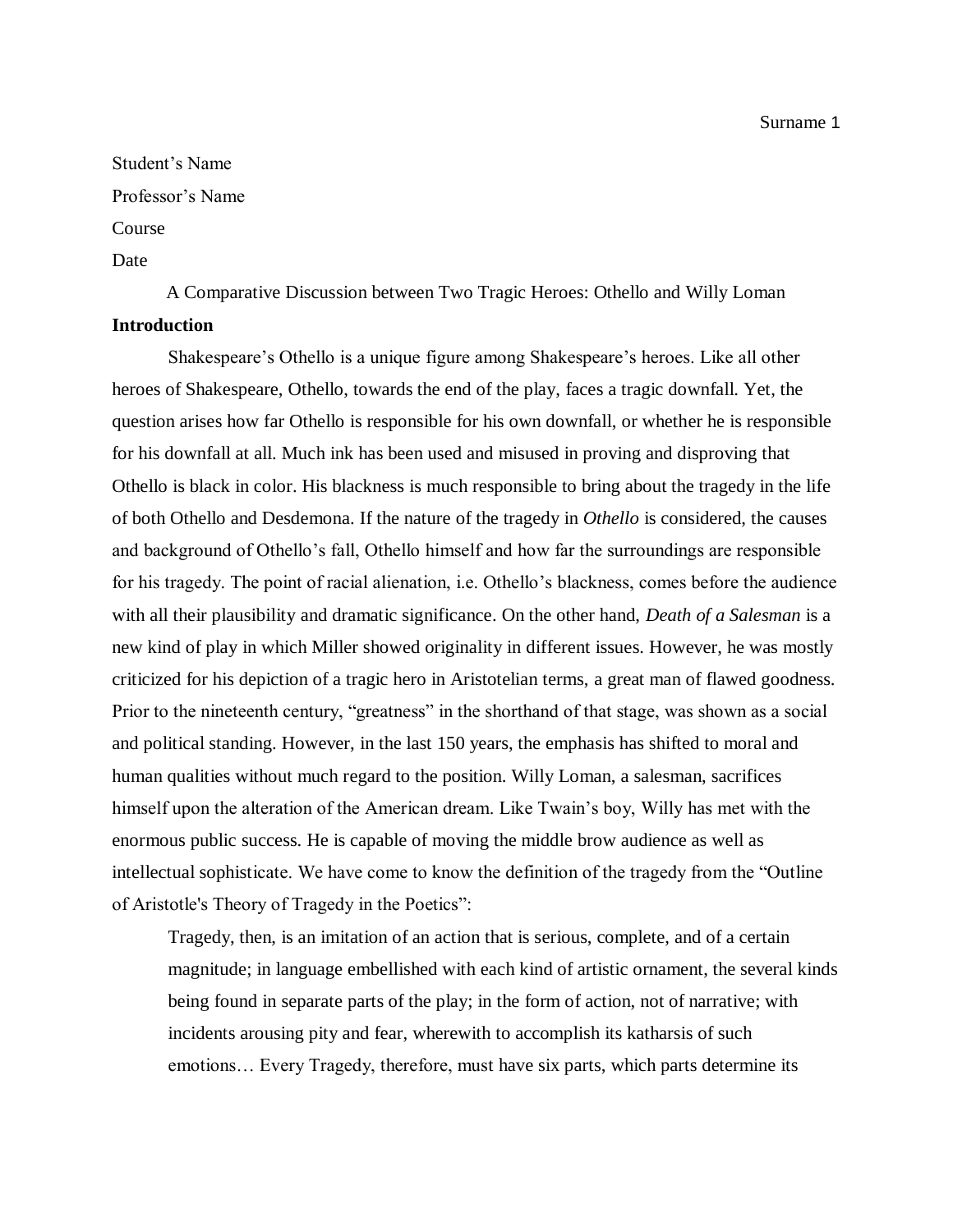quality—namely, Plot, Characters, Diction, Thought, Spectacle, Melody. (McManus 1999)

It is difficult to understand why a black man should be a hero of the great tragedy. Even Coleridge is unwilling to admit that the big tragedy might be based on the life of a black man. Coleridge simply forgot the truth that love is blind. Now it is significant that Desdemona, who chooses Othello in preference of her own people, declares that she saw Othello's visage in her mind. She loved the greatness, goodness and nobility of Othello's soul and mind and not his body. He was really white in soul, though black in body and complexion. This is further proved in the fact that when the audience gets familiar with the character of Iago, an opposite picture of a man, who is white without and black within. However, Shakespeare wants his audience to use both sight and insight to Othello as a black Moor and to appreciate his inner life as a splendid soldier and servant of the Venetian state.

## **Similarities and Dissimilarities between Othello and Willy Loman**

In Shakespeare's play, the protagonist Othello is a man of honor rather molded with psychological imperfections like obsession and jealousy than being a man violent in nature. His passion for Desdemona and his subsequent obsession with Iago's manipulation essentially evolves from his racial status in the society. Othello's honorable status in his society, even being the man of inferior race, makes him vulnerable to Iago's manipulation. The black slave, Othello, is rather hailed and appreciated by the society. It is supposed to enslave him because of his military prowess. Whereas Willy Loman is not of the noble birth, he is not a leader of men. He has little self-knowledge and achieves no insight; and his moral values are deplorable. His sole "heroic" quality is his integrity. His principles may be unconscious and built on fallacies. However, he believes in them, practices them and finally dies for them. Miller has claimed a need for re-definition of a "hero"; his stature as the hero is not so utterly dependent upon his rank.

In a racially segregated society, Othello rises at the level of the celebrated influence and takes a socially established member's daughter as his wife. Keeping aside his past, he looks forwards and endeavors to be received by the society on his military prowess and credits. Yet in the clandestine corner of his mind, he feels anxious and remains isolated and unfamiliar in the society, which he does not belong to racially. This loneliness of Othello in the society is vividly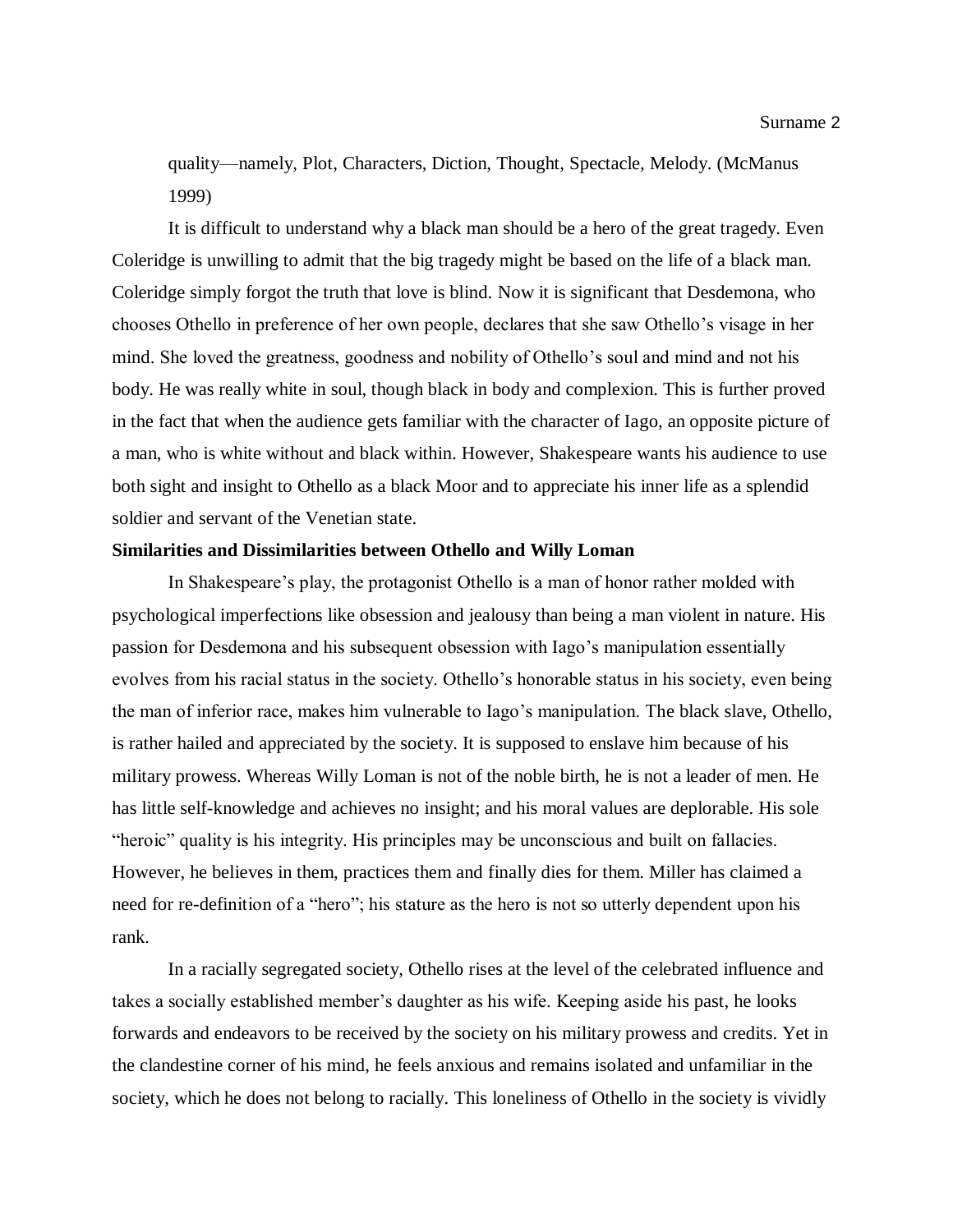depicted in his own words in the last scene of the play. While killing himself, once he repeats how he killed a Turk with martial prowess:

Set you down this,

And say besides that in Aleppo once,

Where a malignant and a turbaned Turk

Beat a Venetian and traduced the state,

I took by th' throat the circumcised dog

And smote him thus. (Shakespeare 209-211)

At the same time, by comparing his self-killing with the murder of a Turk, he powerfully articulates the fact that he will forever remain an outsider and an alien to the society. In contrast to Othello, Willy made his last attempt to establish himself and get a social recognition which he had failed to attain. Nevertheless, Othello is successful to attain the social recognition, power, and leadership. The problem was within Othello. That was his inferiority complex which, on the one hand, blindfolds him from Desdemona's virtue and spotlessness. On the other hand, this keeps him obsessed with the fear of being deserted by his love, Desdemona, a symbolic platform of passion and a status in the society. In fact, he suffered from a family crisis which was based on the false suspicion. However, the problem of Willy is quite different from Othello's problem. Willy himself is outdated and redundant; his heroes and his independent brother, Ben, who boasts, "When I went into the jungle, I was seventeen. When I walked out I was twenty one. And by God, I was rich" (Miller 33).

Othello's suspicion for the society and his fear of being deserted by his love pushes to the verge of insanity. His bluster and smugness rather fuel his obsession and fear. Such the man's love for his wife is necessarily entailed with his continual fear of being rejected and deceived by his society as well as his wife. Iago manipulates this very weakness and psychological imperfections of Othello. Indeed, in the play, Iago Machiavellian's presence is not the root but the crucial cause of Othello's insanity. He is more of the trigger of an event than the sole reason of Othello's insane-like condition. He plays on the protagonist's insecurities and "trigger off an engulfing suspicion and jealousy of his wife's supposed infidelity, which culminates in him murdering her" (Hamlin 34). Whereas the psychological imperfections lie in Othello's circumstances' driven psychic mould, it has successfully been played on by Iago. On the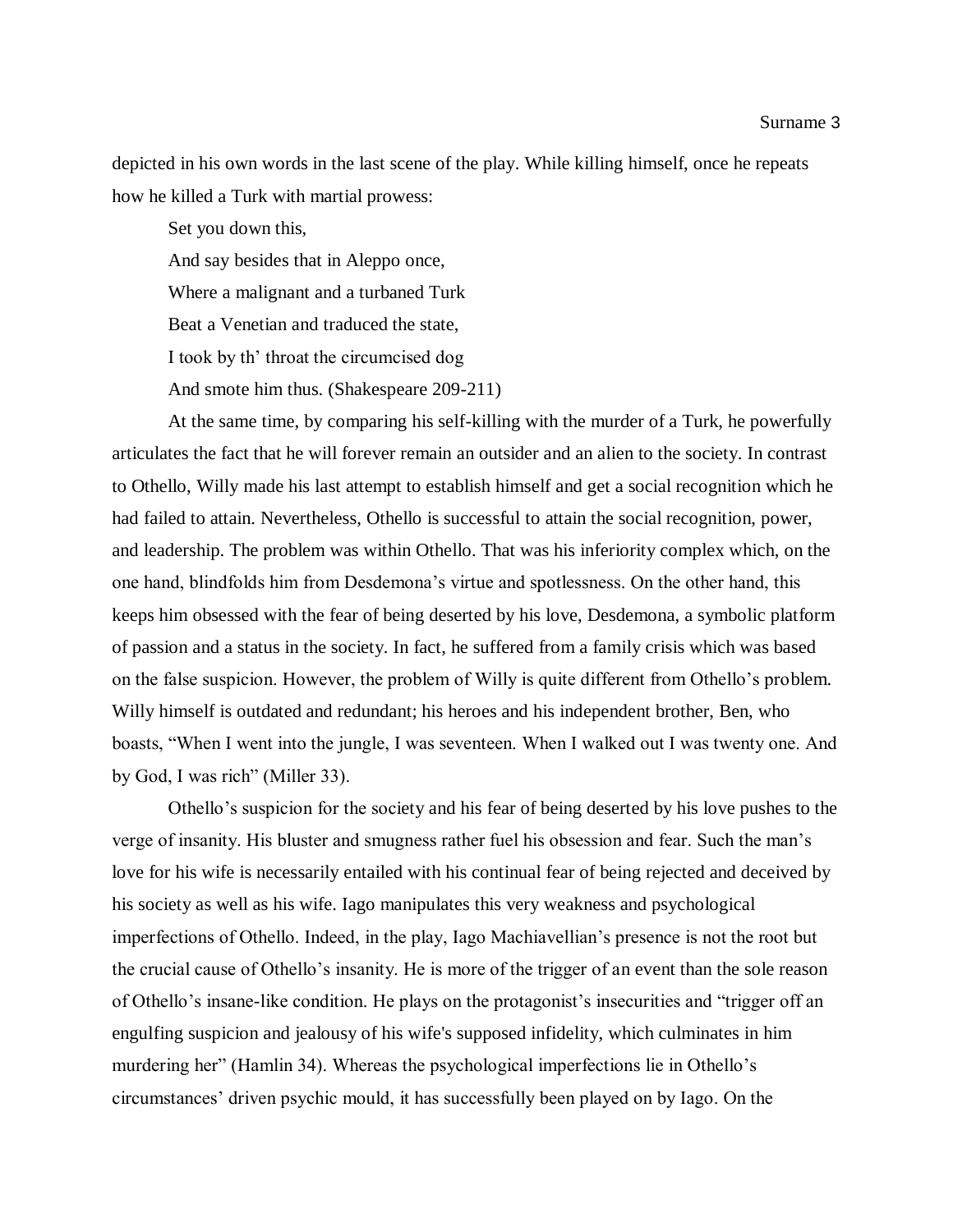contrary, Loman, however, is not an innocent person destroyed by a corrupt society. He is a man who gradually destroys himself through ignorance and blindness, placing his trust in false values that must inevitably crumble. The evil is not in external forces, not in Howard, who is merely a catalytic agent when he fires Willy. It is not in Charley, who practices a stolid morality without preaching it, not even in the impersonal growth of an industrialized culture. It is in Willy himself and in every other character as a part of the human condition.

Throughout the whole play, Othello remains calm, polite and respectful. He is neither rude nor offensive to Desdemona's father, Brabantio. Even being a brave General, his selfcontrol is praiseworthy. Iago shows the highest revere to Brabantio. He assures him that he is respectful because of his age. Othello is never a violent man by nature. If he were, he would behave otherwise, i.e. violently. Othello's dignity and self-control are evident in Lodovico's speech:

Is this the noble Moor whom our full Senate

Call all in all sufficient? Is this the nature

Whom passion could not shake? Whose solid virtue

The shot of accident nor dart of chance

Could neither graze nor pierce? (Shakespeare 153)

But Othello's calm and respectable manners tend to camouflage his physiological imperfections and flaws. Unlike Othello, at the social level, Willy is a victim of the American dream personified in all its confusion by three different figures. Firstly, there is Ben, Willy's brother. He is a self made man who went to the capitalist jungle and became rich; andthe totally self assured man who knew what he wanted and would brook no ethical interference with his designs for material success. Othello does not run after fame or the social recognition while Willy Loman runs after money and the social status. This proves that there are lots of differences between the two heroes.

A close analysis of Othello's honorable, restraint and self-controlled manner will rather reveal that the protagonist belongs to the world where excesses of idealism and self-restrain grossly affect his ability to differ the rumor from reality. In such sense, Othello is locked within himself and within the world of thinking where he is infected with the inability to act. This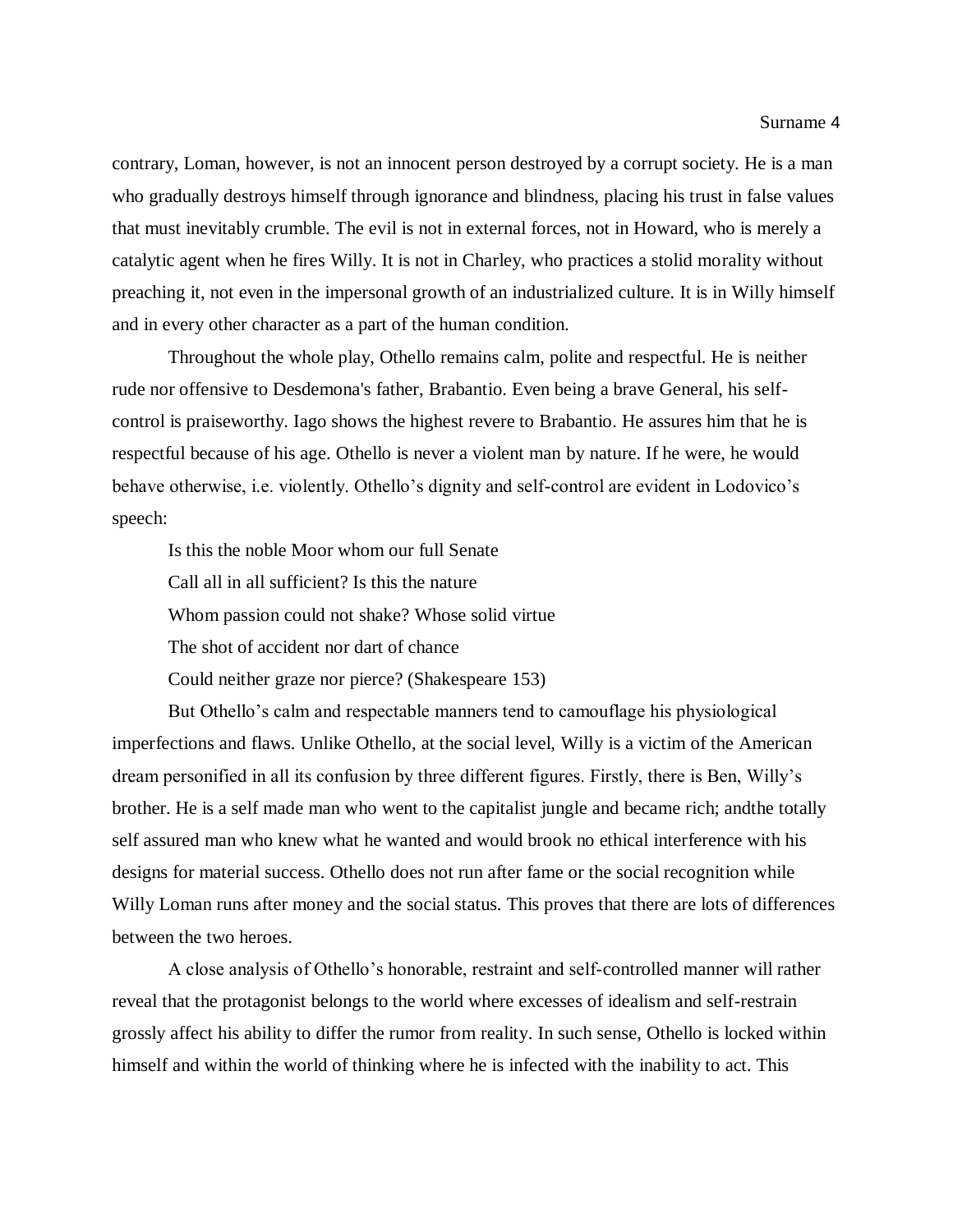inability to act and face the truth is evident in his willingness to keep faith in Desdemona's chastity and not to enquire into the supposed infidelity.

In one sense Othello and Willy can be compared from the same point of view. These two heroes are fighters. Othello fights against the enemies in the battle field; whereas Willy fights against his fate. Othello, the Moor General, is as proud and honorable as a typical general of the society. Yet he is the people's creation; and he endeavors to be what his people expect him to be. Therefore, Othello, a former slave, still remains a slave in his own head. He is imprisoned by an ideal caricature of himself. This imprisonment grows him insolent more and more to the insecure possibilities and future induced by the supposed infidelity of his wife. Rather than being fortified by his freewill love for Desdemona, he becomes more vulnerable to the fears and insecurities built in his nature. Indeed, Othello is a suspiciously minded man. Conversely, Willy does not possess that kind of negative qualities at all. Willy, the tragic hero of *Death of a Salesman,* follows his father. The latter one ventured into the pioneer's wilderness with no security. Willy as a victim of this inexorable social system which drives the men to frantic, all overwhelming dreams of achievement are destined not only by their ostentation but also by their inherent contradictoriness. As a social sufferer, he has specified his elegy in the last scene by his associate Charley who sarcastically, by a kind of difference and the lack of dreams, has succeeded within the American system.

Othello's ideal imprisonment continually prompts him to avoid facing what he fears, i.e. Desdemona's supposed infidelity. Meanwhile he could have unearthed Iago's wickedness by frankly discussing it with his wife. It is brightly evident in the speech in which he acknowledges his flaws in the following manner:

Then must you speak

Of one that loved not wisely but too well,

Of one not easily jealous but, being wrought,

Perplexed in the extreme (Shakespeare 209).

His inability to face fears and insecurities keep away from doing so. Indeed, such inability evolves from Othello's virtual imprisonment in his self-conjuration according to the society's expectation from this former slave. Of course, Othello himself is greatly responsible for his own destiny. On the other hand, Miller finds the appropriate concrete symbols for the social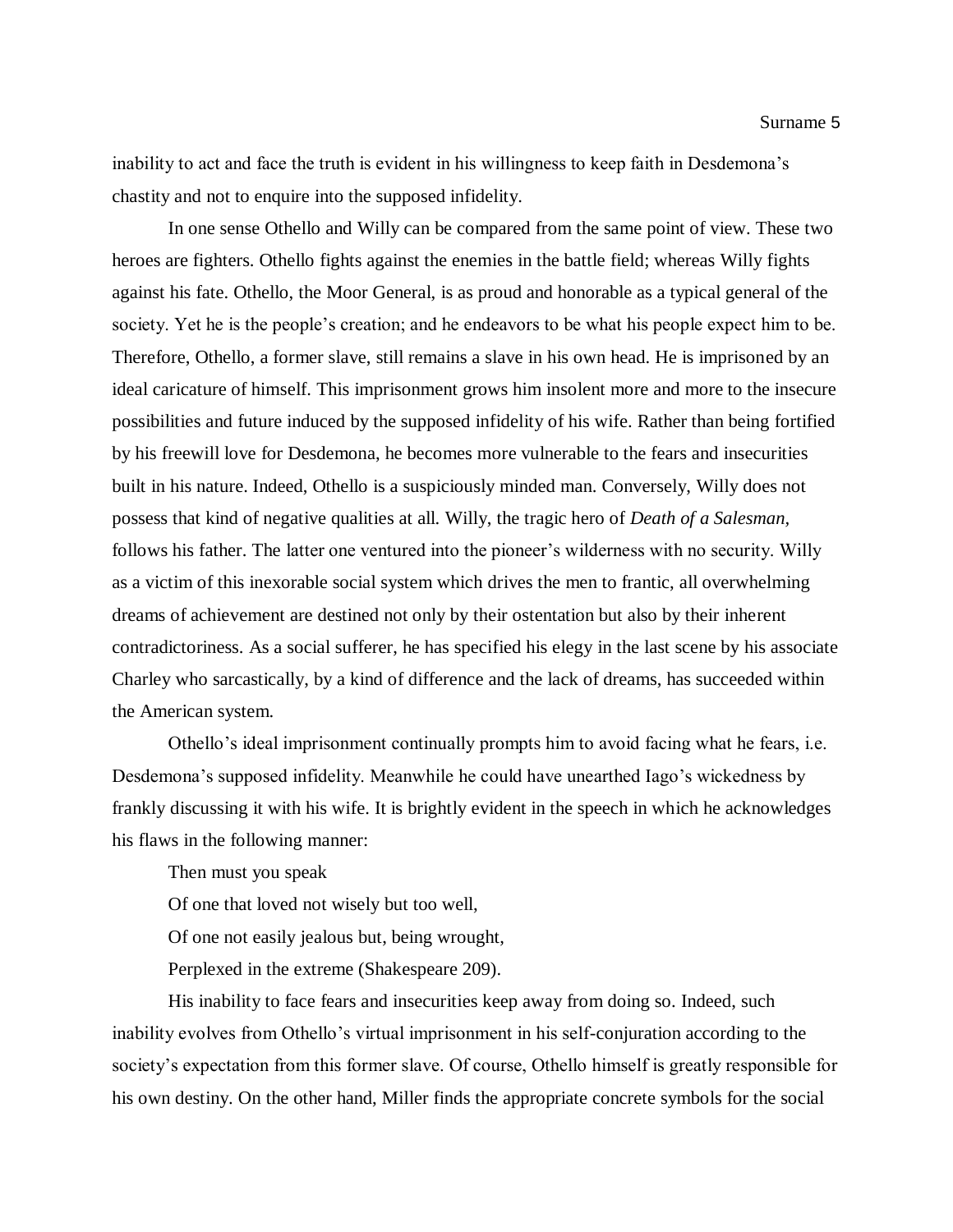realities of his time and place. He achieves through a series of emotional confrontations among the members of the family an emotionally valid psychological statement about the particular conflict of the American family as well as the universal psychological family struggle.

In Willy's case, the American success dream is no longer adequate. The road and Willy's car, for their social and psychological significance, have a metaphysical meaning. Willy's soul can no longer travel along the road: it has broken down. This happens because the road has the last meaning. Much of Willy's suffering is due to the nature of the American society. He was deprived of his regular salaries and relegated to working on a commission basis because of his old age. He pleads that he is unable to continue his travelling job and demands to Howard to provide him the job so that he can remain in New York. Howard does not pay heed to his appeal and refuses such a transfer. Willy protests his shocking saying, "You cannot eat an orange and through the peel- man is not a piece of fruit" (Miller 58). Willy is a man of the material society where success determines the one's social status. Willy had chased success throughout his life but failed to attain his goal. Meanwhile Othello had got everything in his life but failed to carry on with all his attainments. Willy spent all his life in selling products, but after losing his job he had nothing to sell except his own life. Linda, Willy's wife, regards him as a ship that fails to find a harbor; whereas Othello kills his beloved wife on the basis of false suspicion. Othello kills his wife, whereas Willy kills himself.

## **Conclusion**

Both of the plays, *Othello* and *Death of a Salesman*, are tragedies. From this point of view, they are very similar to each other. In *Othello,* the hero belongs to a different race and is black in complexion. The character, Othello, suffers from the inferiority complex. Although he succeeds to marry a white beauty, Desdemona, yet he distrusts her due to her excessive simplicity. Both the husband and the wife fail to understand the plan of Iago and fall into the trap. Hence, the villain Iago succeeds in his conspiracy. Being not same though the end of *Death of a Salesman* is quite similar. In this play, the hero commits suicide. In *Othello,* the hero Othello kills his beloved wife. However, in *Death of a Salesman,* the hero kills himself. In one sense, both heroes are guilty of the same crime. The hero of *Death of a Salesman* suffers from the identity crisis. He had spent his entire life to achieve success but failed. Finally, he kills himself. On the other hand, Othello is a victim of jealousy. How can a black Moor be a life partner of a